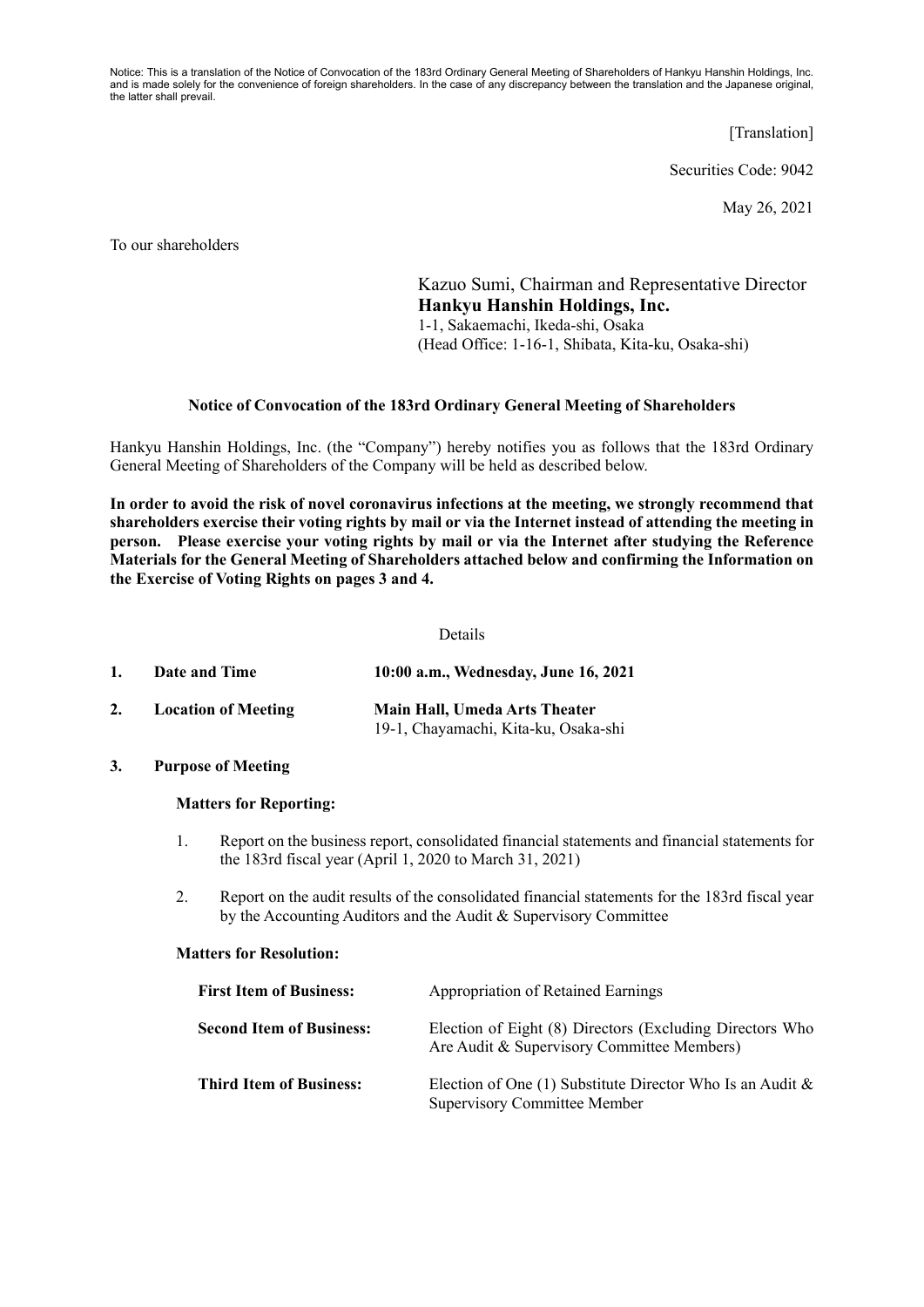# **4. Matters Determined upon Convocation**

Please refer to "Information on the Exercise of Voting Rights" on pages 3 and 4.

- \* Please understand that if any revisions are required to be made to the matters to be indicated in the business report, consolidated financial statements, financial statements and reference materials for the General Meeting of Shareholders, the revisions will be posted on our website (https://www.hankyuhanshin.co.jp/ir/) in Japanese.
- \* If you exercise your voting rights at the meeting by proxy (only one other shareholder who is able to exercise his/her voting rights at the General Meeting of Shareholders is entitled to become a proxy), we will request that the proxy provide documents to prove his/her proxy (letter of proxy), your voting form, and the proxy's voting form at the reception desk of the venue.
- \* Necessary measures will be taken to prevent the spread of infection in accordance with the status of the novel coronavirus situation on the day of the meeting. We ask that you check our website mentioned above, as any major changes relating to the holding of the meeting will be posted there.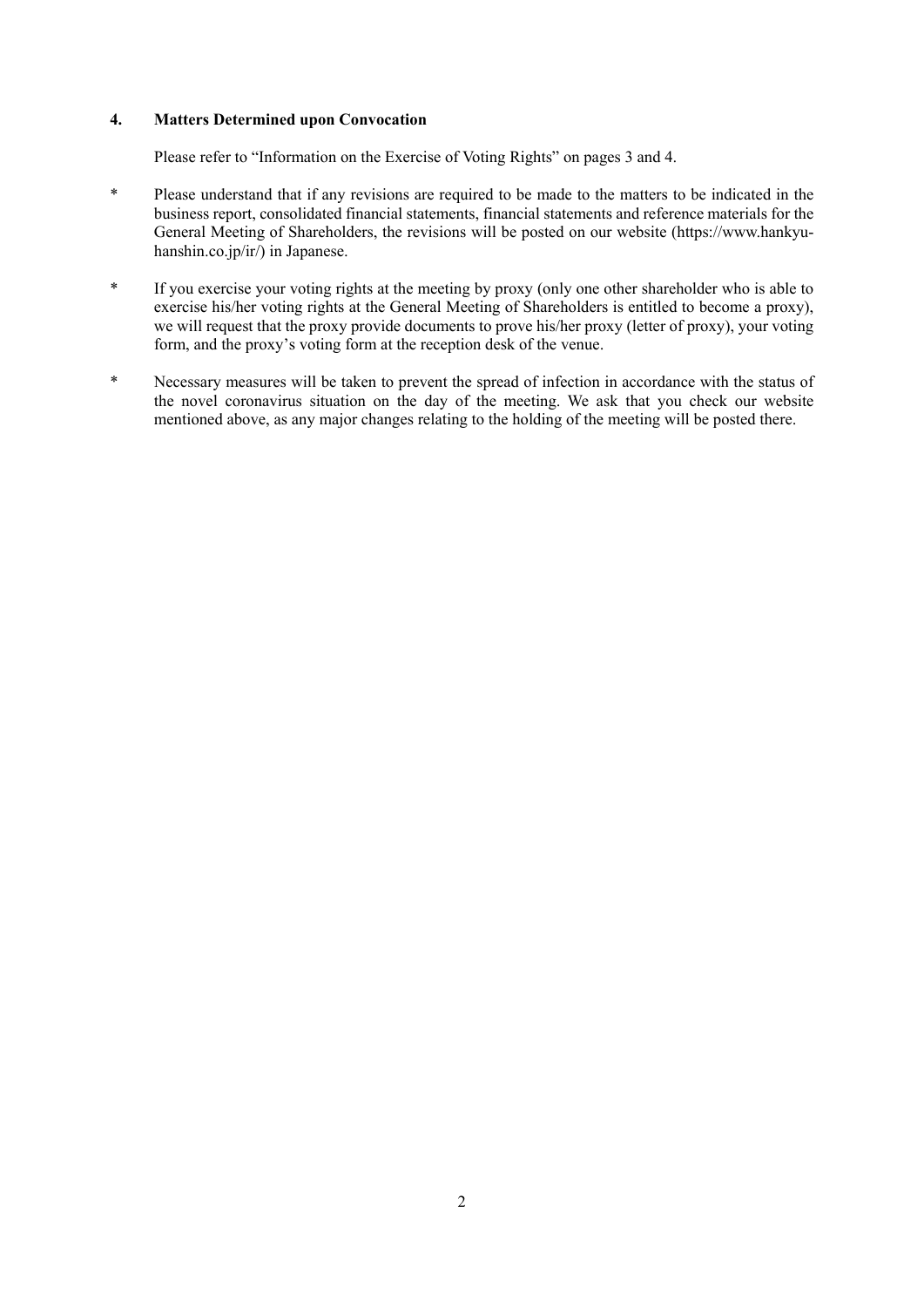## **Information on the Exercise of Voting Rights**

There are three methods for exercising your voting rights:

### **Voting by mail**

Please indicate your approval or disapproval of the Items of Business on the enclosed voting form and return the completed form to the Company to arrive by the designated deadline noted below. Deadline for exercising voting rights: to arrive by 5:50 p.m. on June 15, 2021 (Tuesday)

### **Voting via the Internet**

Please input your approval or disapproval in accordance with the instructions on the voting website. Deadline for exercising voting rights: to be completed by 5:50 p.m. on June 15, 2021 (Tuesday)

# **Voting at the General Meeting of Shareholders**

Please present the enclosed voting form to the reception desk of the venue. You are also requested to bring this Notice of Convocation of the General Meeting of Shareholders with you to the meeting.

- \* Please note that, in order to prevent unauthorized access to the designated website by third parties other than shareholders (persons impersonating shareholders) and to prevent the alteration of votes, if you wish to vote via the Internet, we request that you change your "temporary password" to a permanent password on the designated voting website.
- \* We will provide a new "login ID" and "temporary password" each time a General Meeting of Shareholders is convened.
- \* All costs associated with accessing the voting website via PC, smartphone or mobile phone (costs of internet connections, and data fees, etc.) are to be borne by the shareholder.
- \* Voting via the Internet is available only by gaining access to the voting website designated by the Company (https://evote.tr.mufg.jp/). However, please note that you cannot vote via the Internet on the voting website between the hours of 2:00 a.m. and 5:00 a.m.
- \* Please note that you may not be able to vote via PC or smartphone on the designated voting website depending on your Internet settings or models. You are advised to vote early, and please contact the Help Desk described on page 4 if you have any questions.

If you will be attending the General Meeting of Shareholders, you are not required to follow the procedures for voting by mail or via the Internet.

If you vote by both mail and via the Internet, the Company will treat the vote cast via the Internet as effective.

If you vote via the Internet multiple times, the final vote cast will be deemed as effective. If you vote via a PC, a smartphone or a mobile phone multiple times, the final vote cast will be deemed as effective.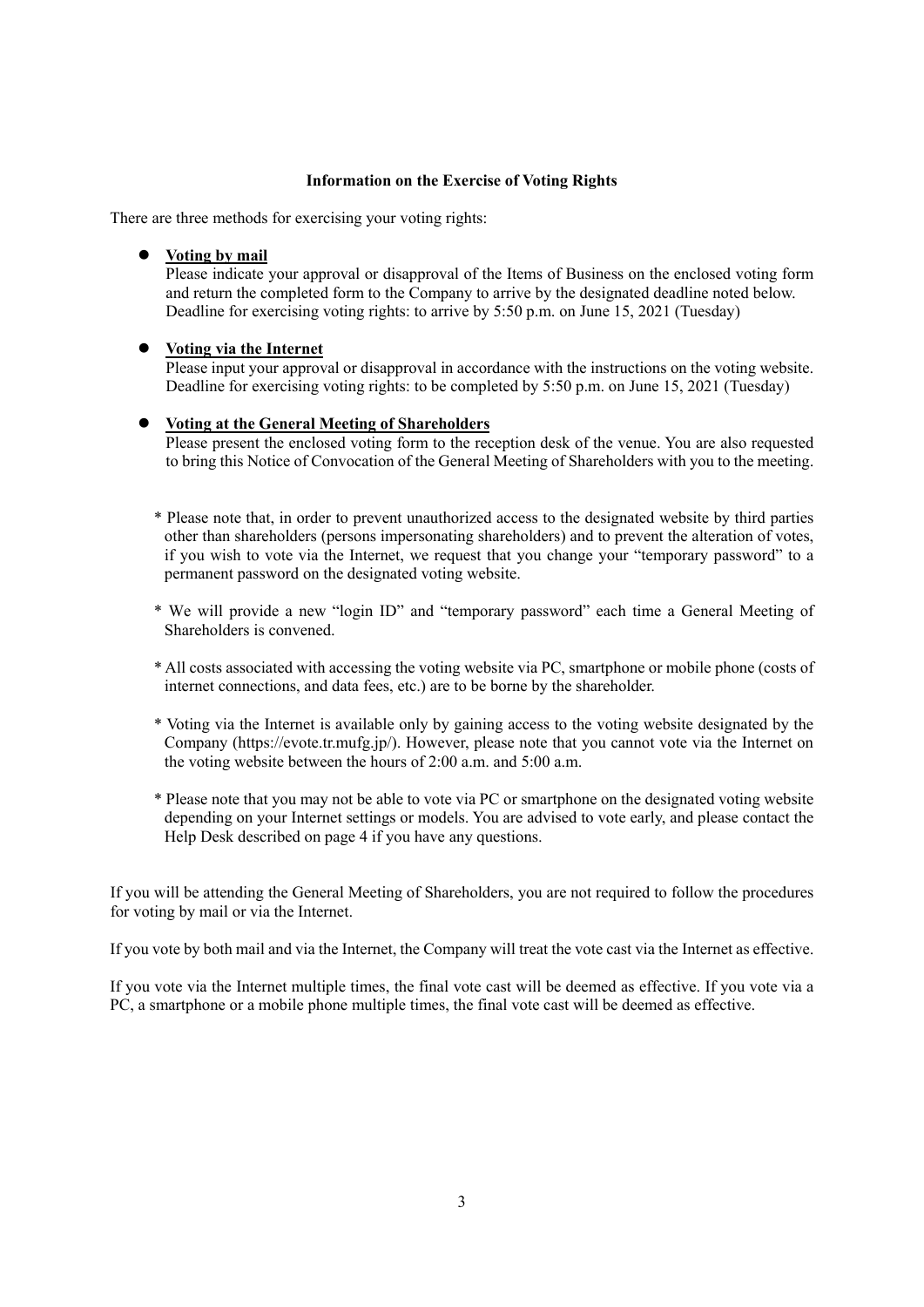## **Information on electronic voting platform**

 Nominal shareholders (including standing proxies) such as management trust banks may use the electronic voting platform operated by ICJ, Inc. (which was established by Tokyo Stock Exchange, Inc. and another company) by applying in advance.

> **For further assistance regarding IT matters, please contact:**  Corporate Agency Division (Help Desk) Mitsubishi UFJ Trust and Banking Corporation Phone: 0120-173-027 (9:00 to 21:00; toll free only within Japan)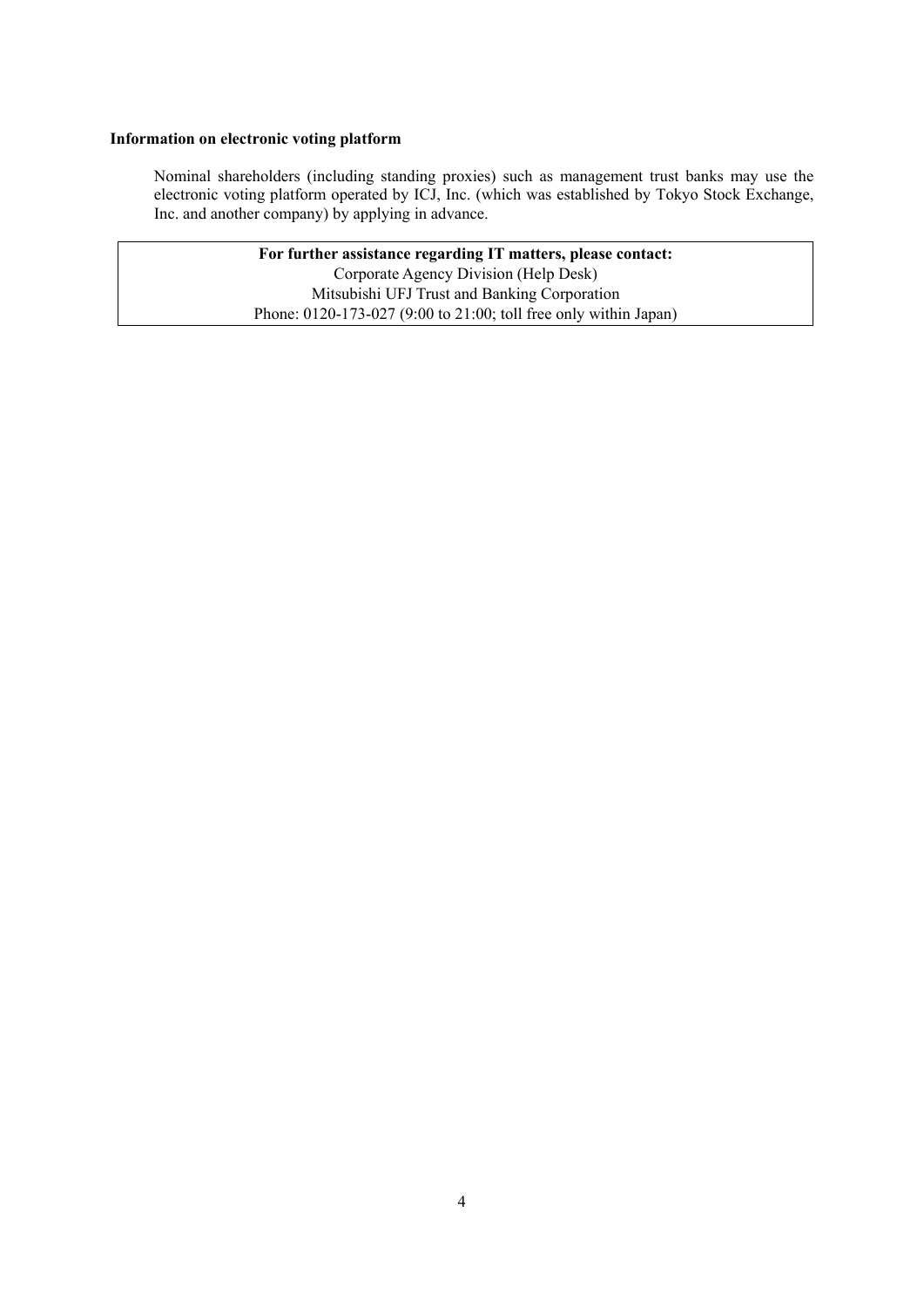# **Reference Materials for General Meeting of Shareholders**

### **Items of Business and Reference Matters**

## **First Item of Business: Appropriation of Retained Earnings**

The Company intends to maintain stable dividends, and for the current fiscal year it wishes to pay final dividends as follows:

(1) Matters relating to, and total amount of, dividend property to be allotted to the shareholders:

25 yen per share of common stock, totaling 6,063,091,075 yen

- \* As interim dividends of 25 yen per share of common stock were distributed, annual dividends for the current fiscal year amount to 50 yen per share.
- (2) Date that the distribution of retained earnings becomes effective:

June 17, 2021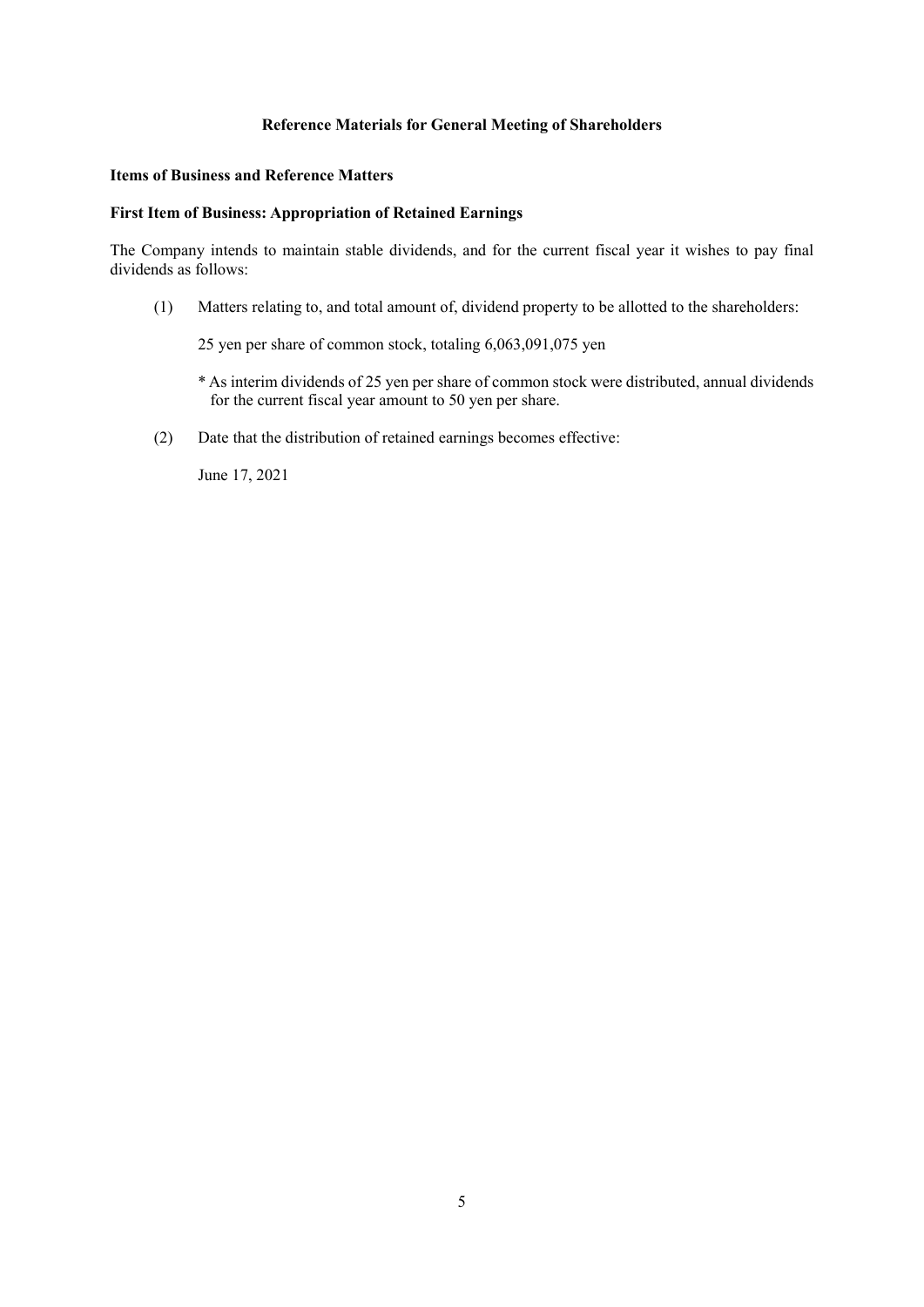# **Second Item of Business: Election of Eight (8) Directors (Excluding Directors Who Are Audit & Supervisory Committee Members)**

The terms of office of all eight (8) Directors (excluding Directors Who Are Audit & Supervisory Committee Members and the same shall apply hereafter in this Item of Business) shall expire at the close of this General Meeting of Shareholders. Accordingly, the Company proposes the election of eight (8) Directors. The Audit & Supervisory Committee believes that all candidates are appropriate.

| No. | Name<br>(Date of Birth)<br>(Gender)     | Summary of Career and Important Positions of Other Organizations<br>Concurrently Held |                                                                                                                                                                                                                                                                                                          | Number of Shares<br>of the Company<br>Owned |
|-----|-----------------------------------------|---------------------------------------------------------------------------------------|----------------------------------------------------------------------------------------------------------------------------------------------------------------------------------------------------------------------------------------------------------------------------------------------------------|---------------------------------------------|
|     |                                         | Apr. 1973                                                                             | Joined Hankyu Corporation                                                                                                                                                                                                                                                                                |                                             |
|     |                                         | Jun. 2000                                                                             | Director of Hankyu Corporation                                                                                                                                                                                                                                                                           |                                             |
|     |                                         | Jun. 2002                                                                             | Managing Director of Hankyu Corporation                                                                                                                                                                                                                                                                  |                                             |
|     |                                         | Jun. 2003<br>Corporation                                                              | President and Representative Director of Hankyu                                                                                                                                                                                                                                                          |                                             |
|     |                                         | Apr. 2005<br>Holdings, Inc.                                                           | President and Representative Director of Hankyu                                                                                                                                                                                                                                                          |                                             |
|     |                                         | Oct. 2006                                                                             | President and Representative Director of the Company                                                                                                                                                                                                                                                     |                                             |
|     | Reelection                              | Mar. 2014<br>Corporation (to present)                                                 | Chairman and Representative Director of Hankyu                                                                                                                                                                                                                                                           |                                             |
| 1   | Kazuo Sumi<br>(Apr. 19, 1949)<br>(Male) | Jun. 2017<br>the Company (to present)                                                 | Chairman and Representative Director, Group CEO of                                                                                                                                                                                                                                                       | 35,340 shares                               |
|     |                                         |                                                                                       | Important Positions of Other Organizations Concurrently Held:                                                                                                                                                                                                                                            |                                             |
|     |                                         | Director of TOHO CO., LTD.                                                            | Chairman and Representative Director of Hankyu Corporation<br>Director of HANKYU TRAVEL INTERNATIONAL CO., LTD.<br>Director of Hankyu Hanshin Hotels Co., Ltd.<br>Director of H <sub>2</sub> O RETAILING CORPORATION<br>External Director of ASICS Corporation<br>Director of TOKYO RAKUTENCHI CO., LTD. |                                             |

The candidates for the position of Director are as follows.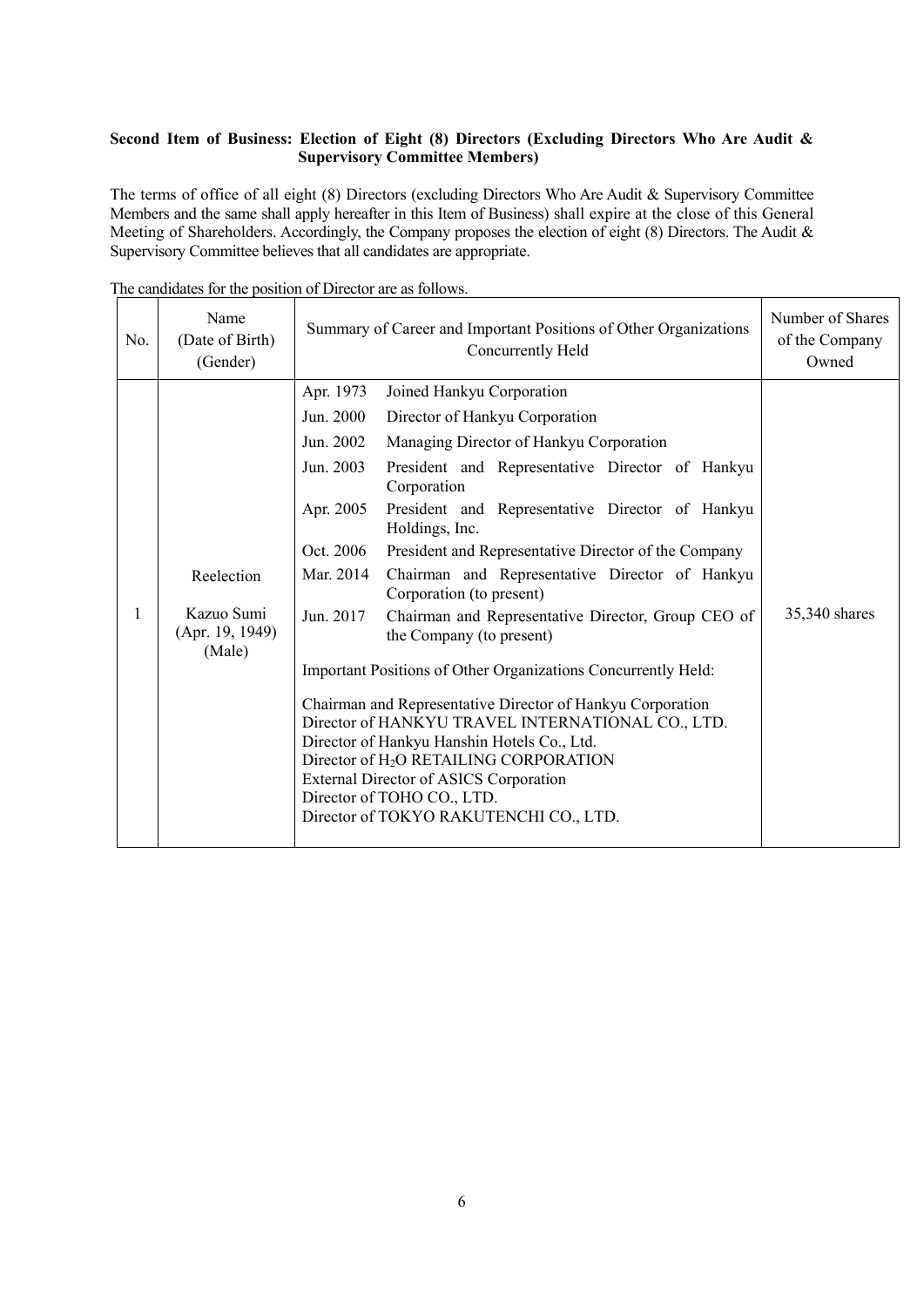| No. | Name<br>(Date of Birth)<br>(Gender)                             | Summary of Career and Important Positions of Other Organizations<br>Concurrently Held                                                                                                                                                                                                                                                                                                                                                                                                                                                                                                                                                                                                                                                                                                                                                                                                                                         | Number of Shares<br>of the Company<br>Owned |
|-----|-----------------------------------------------------------------|-------------------------------------------------------------------------------------------------------------------------------------------------------------------------------------------------------------------------------------------------------------------------------------------------------------------------------------------------------------------------------------------------------------------------------------------------------------------------------------------------------------------------------------------------------------------------------------------------------------------------------------------------------------------------------------------------------------------------------------------------------------------------------------------------------------------------------------------------------------------------------------------------------------------------------|---------------------------------------------|
| 2   | Reelection<br>Takehiro<br>Sugiyama<br>(Nov. 20, 1958)<br>(Male) | Apr. 1982<br>Joined Hankyu Corporation<br>Jun. 2005<br>Director of Hankyu Corporation<br>Jun. 2006<br>Director of Hankyu Holdings, Inc.<br>Oct. 2006<br>Director of the Company<br>Managing Director of Hankyu Corporation<br>Apr. 2007<br>Executive Vice President and Representative Director of<br>Jun. 2016<br>the Company<br>Executive Vice President and Representative Director of<br>Jun. 2016<br>Hankyu Corporation<br>President and Representative Director of Hankyu<br>Apr. 2017<br>Corporation (to present)<br>Jun. 2017<br>President and Representative Director of the Company<br>(to present)<br>Important Positions of Other Organizations Concurrently Held:<br>President and Representative Director of Hankyu Corporation<br>Chairman and Representative Director of Hankyu Hanshin Properties<br>Corp.<br>Director of HANSHIN ELECTRIC RAILWAY CO., LTD.<br>Director of HANKYU HANSHIN EXPRESS Co., Ltd. | $25,250$ shares                             |
| 3   | Reelection<br>Masao Shin<br>(May 22, 1957)<br>(Male)            | Apr. 1981<br>Joined HANSHIN ELECTRIC RAILWAY CO., LTD.<br>Jun. 2006<br>Director of HANSHIN ELECTRIC RAILWAY CO.,<br>LTD.<br>Oct. 2006<br>Director of the Company<br>Managing Director of<br><b>ELECTRIC</b><br>Apr. 2008<br><b>HANSHIN</b><br>RAILWAY CO., LTD.<br>Senior Managing Director of HANSHIN ELECTRIC<br>Apr. 2014<br>RAILWAY CO., LTD.<br>President and Representative Director of HANSHIN<br>Apr. 2017<br>ELECTRIC RAILWAY CO., LTD. (to present)<br>Jun. 2017<br>Executive Vice President and Representative Director of<br>the Company (to present)<br>Important Positions of Other Organizations Concurrently Held:<br>President and Representative Director of HANSHIN ELECTRIC<br>RAILWAY CO., LTD.<br>Director of Hankyu Corporation<br>Director of Hankyu Hanshin Properties Corp.                                                                                                                         | 17,260 shares                               |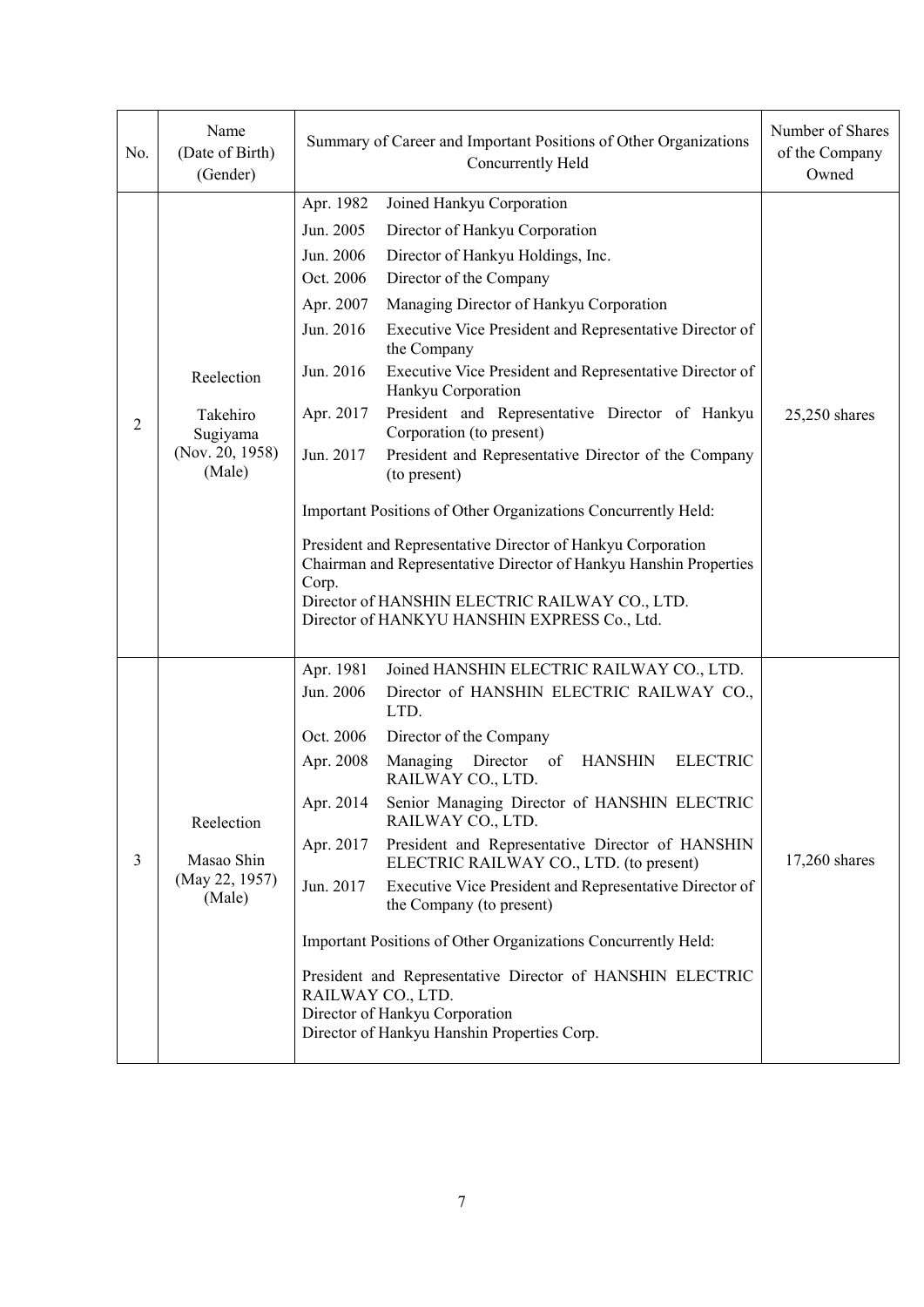| No.            | Name<br>(Date of Birth)<br>(Gender)                                                                                                   | Summary of Career and Important Positions of Other Organizations<br>Concurrently Held                                                                                                                                                                                                                                                                                                                                                                                                                                                                                                                                                                                     | Number of Shares<br>of the Company<br>Owned |
|----------------|---------------------------------------------------------------------------------------------------------------------------------------|---------------------------------------------------------------------------------------------------------------------------------------------------------------------------------------------------------------------------------------------------------------------------------------------------------------------------------------------------------------------------------------------------------------------------------------------------------------------------------------------------------------------------------------------------------------------------------------------------------------------------------------------------------------------------|---------------------------------------------|
| $\overline{4}$ | Reelection                                                                                                                            | Mar. 1957<br>Joined DAIKIN INDUSTRIES, LTD.<br>Jun. 1994<br>President and Representative Director of DAIKIN<br>INDUSTRIES, LTD.<br>Chairman and Representative Director and CEO of<br>Jun. 2002<br>DAIKIN INDUSTRIES, LTD.                                                                                                                                                                                                                                                                                                                                                                                                                                                |                                             |
|                | Candidate for the<br>position of<br>Independent<br><b>External Director</b><br>Noriyuki Inoue<br>(Mar. 17,1935)<br>(Male)             | Jun. 2003<br>Director of Hankyu Corporation<br>Apr. 2005<br>Director of Hankyu Holdings, Inc.<br>Oct. 2006<br>Director of the Company (to present)<br>Jun. 2014<br>Chairman of the Board and Chief Global Group Officer<br>of DAIKIN INDUSTRIES, LTD. (to present)<br>Important Positions of Other Organizations Concurrently Held:<br>Chairman of the Board and Chief Global Group Officer of DAIKIN<br>INDUSTRIES, LTD.                                                                                                                                                                                                                                                 | 8,300 shares                                |
| 5              | Reelection<br>Candidate for the<br>position of<br>Independent<br><b>External Director</b><br>Noriko Endo<br>(May 6, 1968)<br>(Female) | Jun. 1994<br>Joined DAIAMOND, Inc.<br>Visiting Researcher at Policy Alternatives Research<br>Sep. 2013<br>Institute of The University of Tokyo<br>Project Professor of Graduate School of Media and<br>Apr. 2015<br>Governance of Keio University<br>Jun. 2019<br>Director of the Company (to present)<br>Project Professor of Global Research Institute of Keio<br>Apr. 2020<br>University (to present)<br>Important Positions of Other Organizations Concurrently Held:<br>Project Professor of Global Research Institute of Keio University<br>External Director of NTT DOCOMO, INC.<br>External Director of AIN HOLDINGS INC.<br>External Director of Techpoint, Inc. | 500 shares                                  |
| 6              | Reelection<br>Candidate for the<br>position of<br>Independent<br><b>External Director</b><br>Yuki Tsuru<br>(May 16, 1969)<br>(Female) | Apr. 2000<br>Attorney at law (to present)<br>Apr. 2016<br>Auditor of Hitotsubashi University<br>Jun. 2020<br>Director of the Company (to present)<br>Important Positions of Other Organizations Concurrently Held:<br>Attorney at law                                                                                                                                                                                                                                                                                                                                                                                                                                     | 200 shares                                  |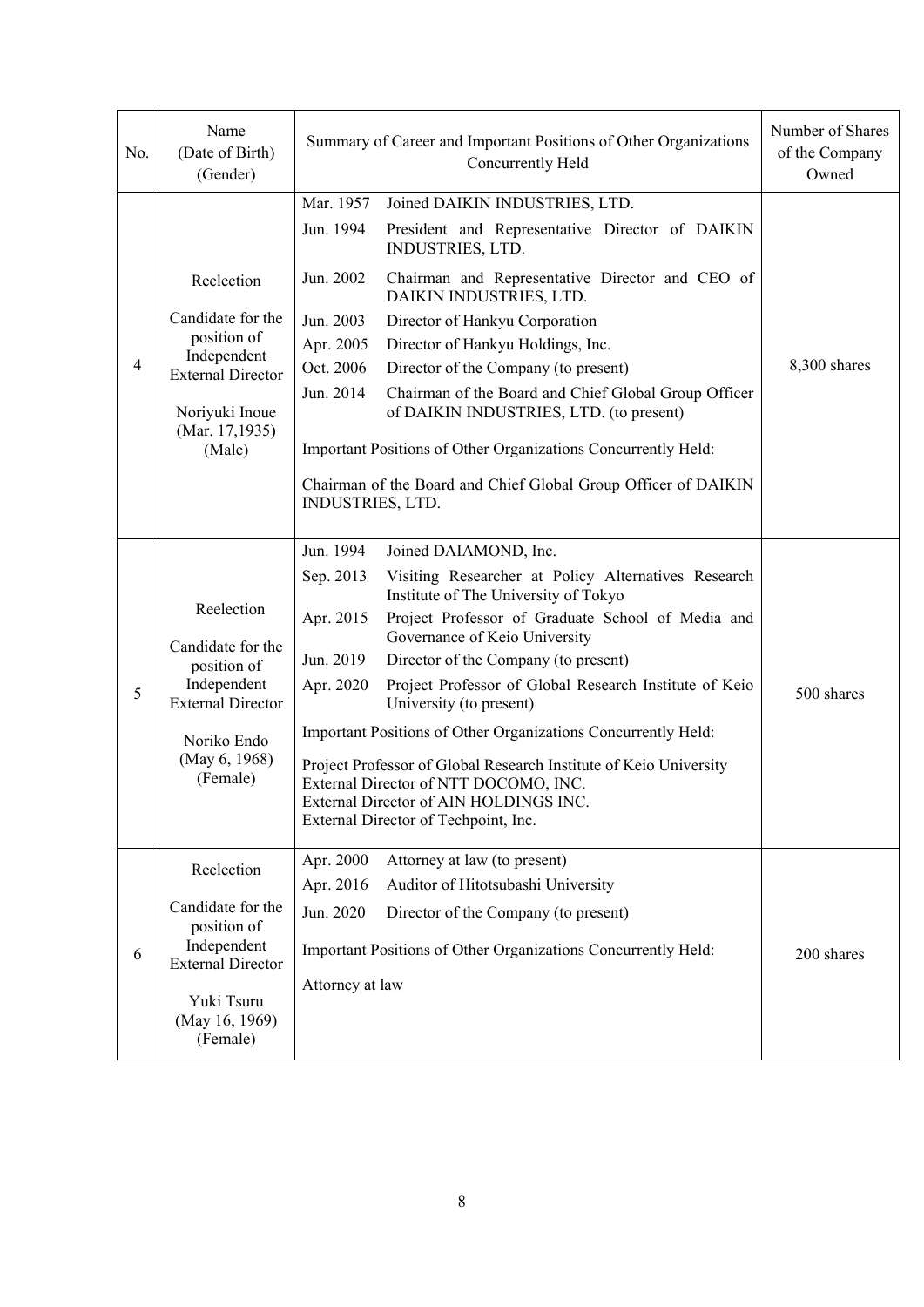| No. | Name<br>(Date of Birth)<br>(Gender)                   | Summary of Career and Important Positions of Other Organizations<br>Concurrently Held                                                                                                              | Number of Shares<br>of the Company<br>Owned |
|-----|-------------------------------------------------------|----------------------------------------------------------------------------------------------------------------------------------------------------------------------------------------------------|---------------------------------------------|
|     |                                                       | Apr. 1975<br>Joined TOHO CO., LTD.                                                                                                                                                                 |                                             |
|     |                                                       | May 2011<br>President and Representative Director of TOHO CO.,<br>LTD. (to present)                                                                                                                |                                             |
|     | Reelection                                            | Jun. 2015<br>Director of the Company (to present)                                                                                                                                                  |                                             |
| 7   | Yoshishige<br>Shimatani<br>(Mar. 5, 1952)<br>(Male)   | Important Positions of Other Organizations Concurrently Held:                                                                                                                                      | 3,400 shares                                |
|     |                                                       | President and Representative Director of TOHO CO., LTD.<br>External Director of FUJI MEDIA HOLDINGS, INC.<br>External Director of Tokyo Kaikan Co., Ltd.<br>Director of TOKYO RAKUTENCHI CO., LTD. |                                             |
|     |                                                       | Apr. 1981<br>Joined Hankyu Department Stores, Inc.                                                                                                                                                 |                                             |
| 8   | Reelection<br>Naoya Araki<br>(May 14, 1957)<br>(Male) | Mar. 2012<br>President and Representative Director of Hankyu<br>Hanshin Department Stores, Inc.                                                                                                    |                                             |
|     |                                                       | Jun. 2012<br>H <sub>2</sub> O<br>Representative<br>Director<br>of<br><b>RETAILING</b><br><b>CORPORATION</b>                                                                                        |                                             |
|     |                                                       | Jun. 2017<br>Director of the Company (to present)                                                                                                                                                  |                                             |
|     |                                                       | Apr. 2020<br>President and Representative Director of H <sub>2</sub> O<br>RETAILING CORPORATION (to present)                                                                                       |                                             |
|     |                                                       | Apr. 2020<br>Chairman and Representative Director of Hankyu<br>Hanshin Department Stores, Inc. (to present)                                                                                        | $1,300$ shares                              |
|     |                                                       | Important Positions of Other Organizations Concurrently Held:                                                                                                                                      |                                             |
|     |                                                       | President and Representative Director of H <sub>2</sub> O RETAILING<br><b>CORPORATION</b><br>Chairman and Representative Director of Hankyu Hanshin<br>Department Stores, Inc.                     |                                             |

(Notes)

- 1. The candidates for the position of Director have no special interests in the Company.
- 2. Ms. Noriko Endo's name on the family register is Ms. Noriko Tsujihiro.
- 3. Ms. Yuki Tsuru's name on the family register is Ms. Yuki Itami.
- 4. Mr. Noriyuki Inoue, Ms. Noriko Endo and Ms. Yuki Tsuru are candidates for the position of External Director.
- 5. The Company has filed with the securities exchange on which its shares are listed a report on independent officers, detailing that Mr. Noriyuki Inoue, Ms. Noriko Endo and Ms. Yuki Tsuru are independent officers. Mr. Noriyuki Inoue, Ms. Noriko Endo and Ms. Yuki Tsuru have satisfied the independence criteria (posted on the Company's website: https://www.hankyuhanshin.co.jp/corporate/data/officer.html) stipulated by the Company which takes into account the requirements for independence prescribed by the securities exchange.
- 6. The reasons to elect Mr. Noriyuki Inoue, Ms. Noriko Endo and Ms. Yuki Tsuru and an outline of the expected roles of these three members, respectively, are as follows.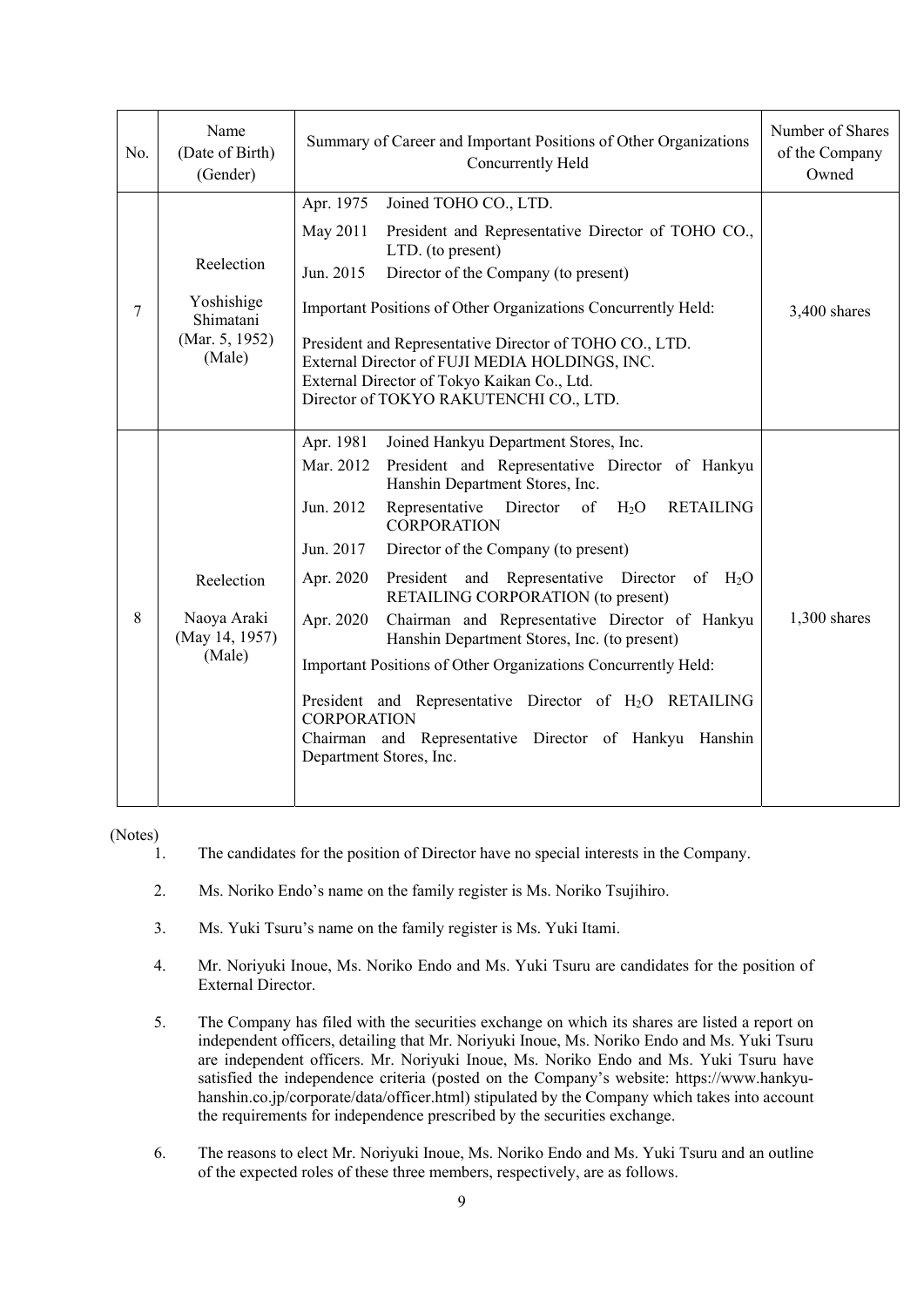Reasons for election:

(1) Mr. Noriyuki Inoue: Because for a long time he has held the position of representative director of DAIKIN INDUSTRIES, LTD. and vice-chairman of Kansai Economic Federation, he is expected to express opinions using his abundant management experience and from the perspective of a business leader.

 His term of office from election as an External Director of the Company to the close of this General Meeting of Shareholders is eighteen (18) years.

The Kansai Electric Power Co., Inc., at which Mr. Inoue had served as external director, was issued an order for business improvement by the Minister of Economy, Trade and Industry in March 2020, regarding the receipt of large amounts of cash and gifts by employees and executives of The Kansai Electric Power Co., Inc. from a former deputy mayor of Takahama in Fukui Prefecture.

Although Mr. Inoue was not aware of these problems before these incidents came to light, he had been leveraging his abundant experience and knowledge as a corporate manager to make recommendations from the standpoint of reinforcing governance and compliance at meetings of the board of directors and other meetings of that company on a routine basis; and after he became aware of these problems, he has been fulfilling his duties by making recommendations to thoroughly identify the causes and to formulate business improvement plans to prevent the recurrence of such incidents.

(2) Ms. Noriko Endo: Because she is expected to express opinions using her abundant experience and knowledge obtained through her public policy studies.

Her term of office from election as an External Director of the Company to the close of this General Meeting of Shareholders is two (2) years.

(3) Ms. Yuki Tsuru: Because she is expected to express opinions particularly from the standpoint of ensuring compliance in the management of the Company, given that she is currently an actively practicing attorney at law.

 Her term of office from election as an External Director of the Company to the close of this General Meeting of Shareholders is one (1) year.

Outline of expected roles:

The Company expects these three members to utilize the respective standpoints and the like described above to strengthen the oversight and supervisory function over the Group management and improve the quality of its decision making.

- 7. The Company has entered into individual contracts with Mr. Noriyuki Inoue, Ms. Noriko Endo, Ms. Yuki Tsuru, Mr. Yoshishige Shimatani and Mr. Naoya Araki, respectively, pursuant to the provisions of Article 427, Paragraph 1 of the Companies Act and Article 27 of the Articles of Incorporation of the Company, to the effect that their respective liability for damages under Article 423, Paragraph 1 of the Companies Act shall be limited to the amount specified by laws and regulations.
- 8. The Company has entered into a directors and officers liability insurance contract provided for in Article 430-3, Paragraph 1 of the Companies Act with an insurance company. In the event of damages being claimed as a result of business execution by the insureds (which include Directors of the Company), the said insurance contract shall compensate for damages and legal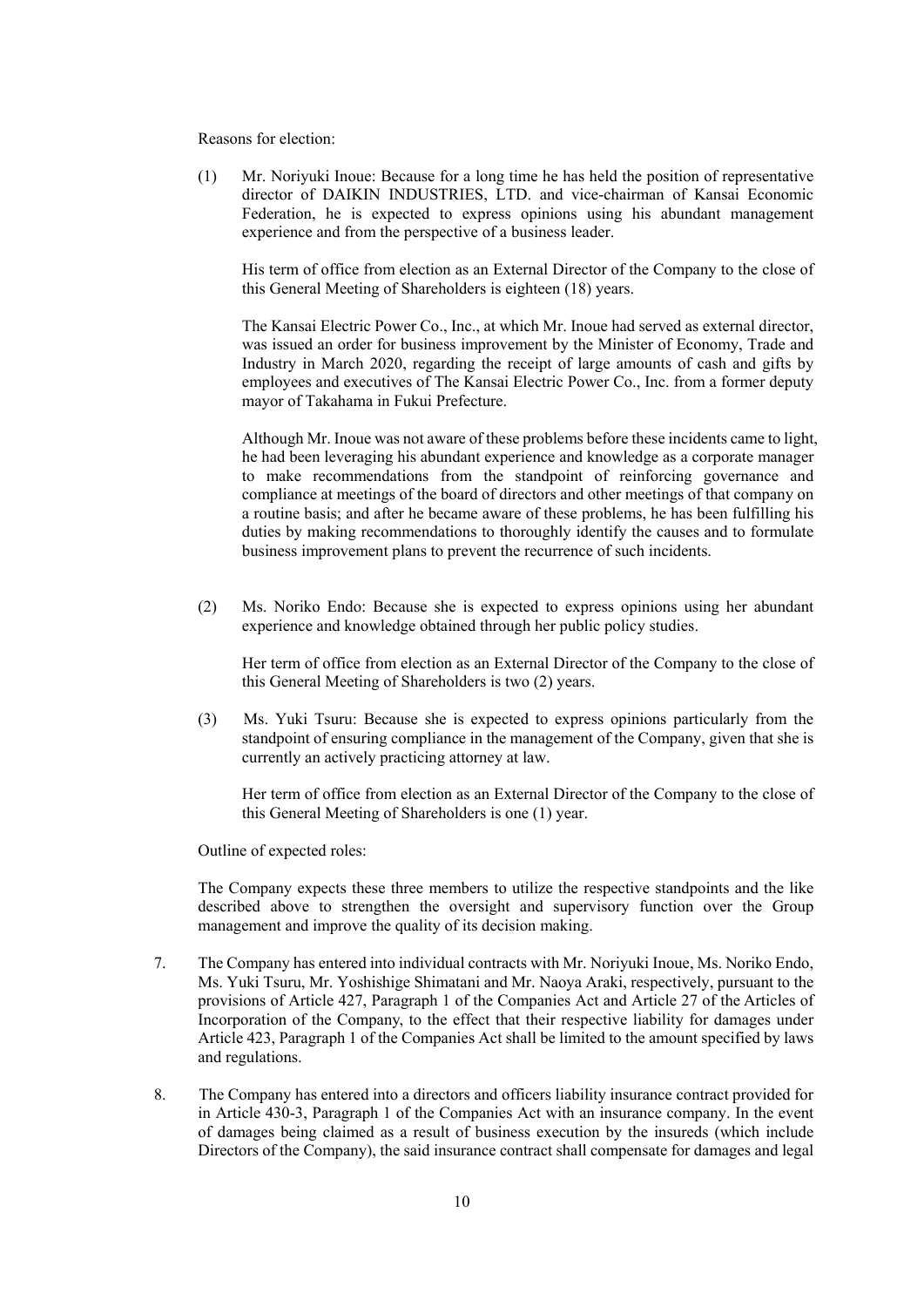expenses to be borne by the insureds. The candidates will be included as insureds in the said insurance contract, subject to the approval of their respective elections as proposed.

In addition, the Company plans to renew the insurance contract under the same terms and conditions at the next time of renewal.

- 9. Mr. Masao Shin is scheduled to become an External Director of SHINKI BUS CO., LTD. as of June 25, 2021.
- 10. Hankyu Corporation carried out a demerger on April 1, 2005, whereby Hankyu Corporation transferred its railway business and all other businesses to Hankyu Railway Business Succession Co., Ltd. (its trade name was changed to Hankyu Corporation on April 1, 2005), and changed its trade name to Hankyu Holdings, Inc. at the same time.
- 11. Hankyu Holdings, Inc. changed its trade name to Hankyu Hanshin Holdings, Inc. on October 1, 2006 upon the business integration with HANSHIN ELECTRIC RAILWAY CO., LTD.
- 12. Hankyu Department Stores, Inc. carried out a demerger on October 1, 2007, whereby Hankyu Department Stores, Inc. transferred its department store business to the newly established Hankyu Department Stores, Inc., and changed its trade name to H<sub>2</sub>O RETAILING CORPORATION at the same time. In addition, the newly established Hankyu Department Stores, Inc. merged with Hanshin Department Stores, Inc., on October 1, 2008, and changed its trade name to Hankyu Hanshin Department Stores, Inc.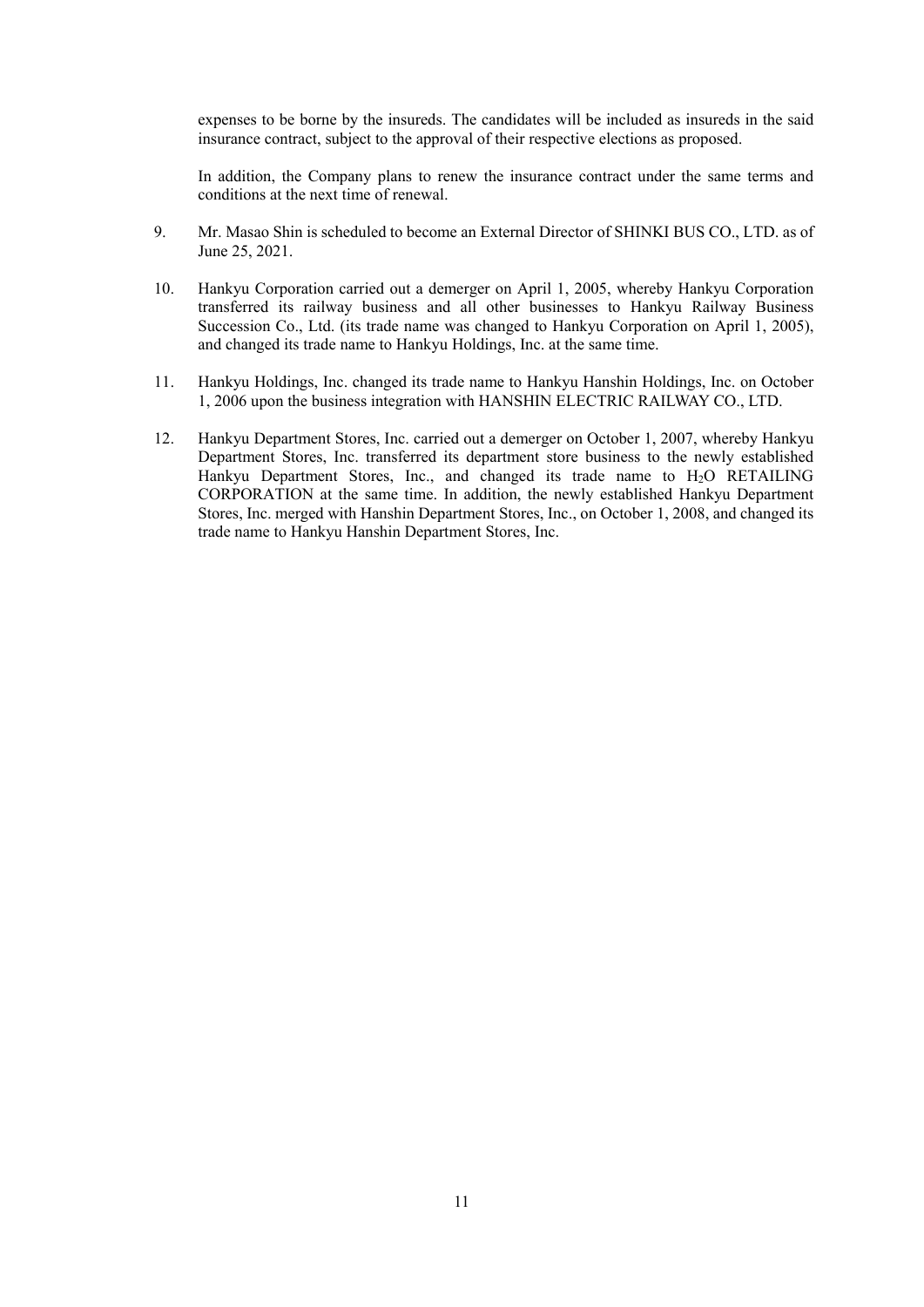## **Third Item of Business: Election of One (1) Substitute Director Who Is an Audit & Supervisory Committee Member**

The election of the current Substitute Director Who Is an Audit & Supervisory Committee Member is valid up to the time of commencement of this General Meeting of Shareholders. Accordingly, the Company proposes the election of one (1) Substitute Director Who Is an Audit & Supervisory Committee Member, in preparation for instances in which the number of Audit & Supervisory Committee Members falls short of the statutory minimum.

Prior approval of the Audit & Supervisory Committee has been obtained for proposing this Item of Business.

The candidate for the position of Substitute Director Who Is an Audit & Supervisory Committee Member is as follows.

| Name<br>(Date of Birth)<br>(Gender)                 | Summary of Career and Important Positions of Other Organizations<br>Concurrently Held | Number of Shares<br>of the Company<br>Owned |
|-----------------------------------------------------|---------------------------------------------------------------------------------------|---------------------------------------------|
|                                                     | Attorney at law (to present)<br>Apr. 2000                                             |                                             |
| Reelection                                          | Auditor of Hitotsubashi University<br>Apr. 2016                                       |                                             |
| Candidate for the                                   | Director of the Company (to present)<br>Jun. 2020                                     |                                             |
| position of Independent<br><b>External Director</b> | Important Positions of Other Organizations Concurrently Held:                         | 200 shares                                  |
|                                                     | Attorney at law                                                                       |                                             |
| Yuki Tsuru                                          |                                                                                       |                                             |
| (May 16, 1969)                                      |                                                                                       |                                             |
| (Female)                                            |                                                                                       |                                             |
|                                                     |                                                                                       |                                             |

### (Notes)

- 1. The candidate for the position of Substitute Director Who Is an Audit & Supervisory Committee Member has no special interests in the Company.
- 2. Ms. Yuki Tsuru is a candidate for the position of Substitute External Director Who Is an Audit & Supervisory Committee Member.
- 3. The Company has filed with the securities exchange on which its shares are listed a report on independent officers, detailing that that Ms. Yuki Tsuru is an independent officer, and the Company will continue to report that she is an independent officer if she assumes office as a Director Who Is an Audit & Supervisory Committee Member. Ms. Yuki Tsuru has satisfied the independence criteria (posted on the Company's website: https://www.hankyuhanshin.co.jp/corporate/data/officer.html) stipulated by the Company which takes into account the requirements for independence prescribed by the securities exchange.
- 4. The reasons to elect Ms. Yuki Tsuru and an outline of the expected role are as follows.

Reasons for election:

Because she is expected to express opinions particularly from the standpoint of ensuring compliance in the management of the Company, given that she is currently an actively practicing attorney at law.

Outline of expected role: